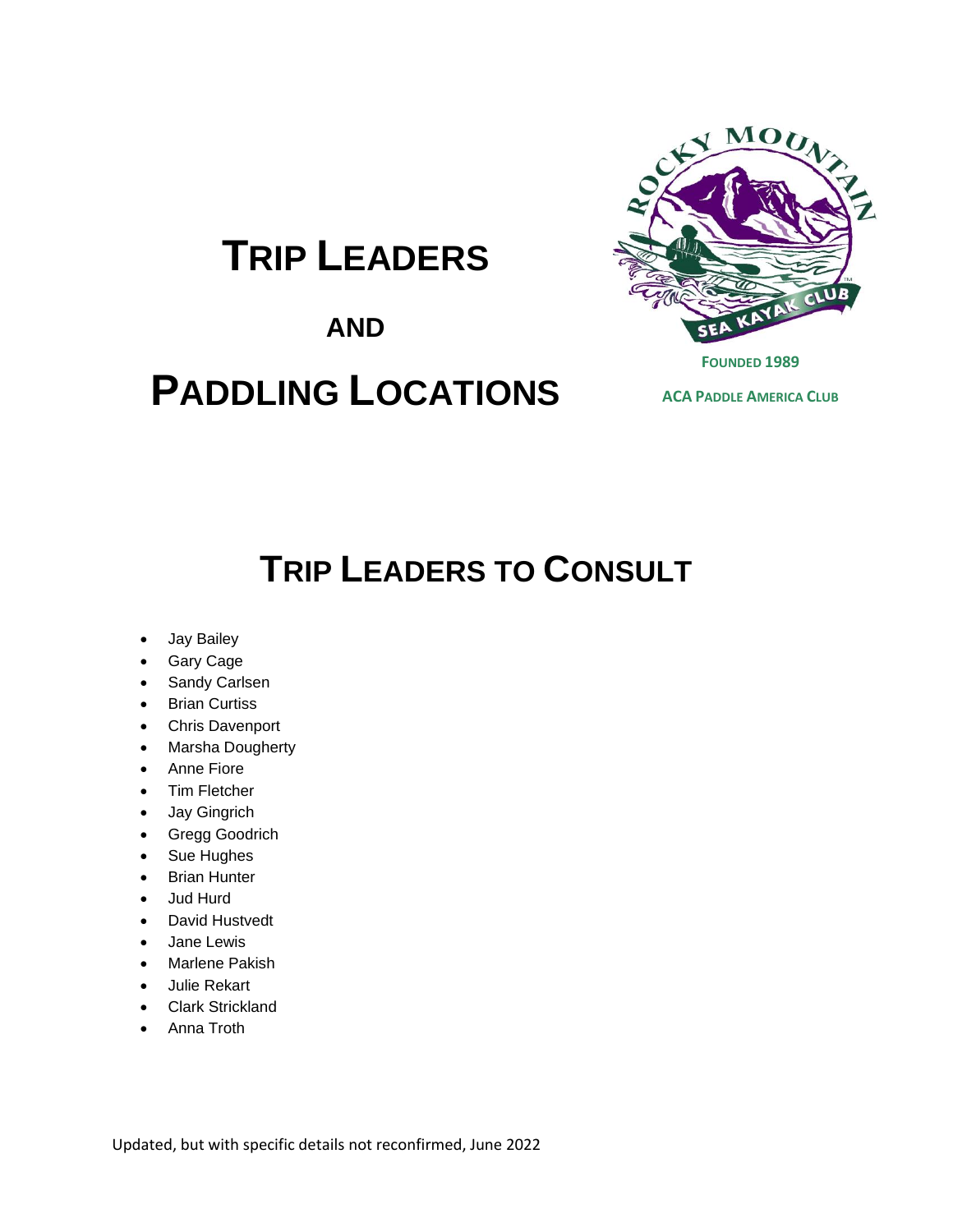# **LOCATIONS OF INTEREST**

This is a list started long ago. Check all the details online before relying on any of the specifics it mentions.

Locations marked with an **\*** have been written about by RMSKC paddlers. Those interesting and helpful articles can be found in the Publications section of our website.

#### **COLORADO**

**\* ARAPAHOE NATIONAL RECREATION AREA:** The Arapahoe National Recreation Area contains five major reservoirs: Lake Granby, Shadow Mountain Lake, Monarch Lake, Willow Creek Reservoir and Meadow Creek Reservoir. The lakes and reservoirs are sometimes referred to as the "Great Lakes of Colorado".

**Lake Granby:** Lake Granby is 7,256 acres in size when full, and is the largest of the five. It is the second largest body of water in Colorado, and offers dispersed camping opportunities along the northeast portion of the lake. Brian Hunter, Anna Troth, Gregg Goodrich

**Shadow Mountain Reservoir** is 1,400 acres in size and connected by a canal to Grand Lake to allow kayak passage between the two.

**Grand Lake**, adjacent to the ANRA, is the largest natural lake in Colorado.

**\* BARR LAKE:** Located just southeast of Brighton, Barr Lake offers metro paddlers a place to escape most of the crowds and noise associated with many of the Denver area reservoirs. Barr Lake is 1,937 acres in size and limits motorized boating to 10hp or less. Parts of the lake are off limits to all boating, as it is a designated wildlife refuge. Barr Lake serves as a peaceful day paddling destination with great wildlife viewing possibilities. There is an 8-mile nature trail around the lake for non-paddling companions. Anne Fiore, Clark Strickland, Gregg Goodrich

**\* BOYD LAKE:** Located east of Loveland, Boyd Lake State Park has 1,700 surface-acres open to all types of water recreation, including boating, sailing, water-skiing, fishing and swimming. Park amenities include: modern camping facilities, picnic areas, swim beach, boat ramps, showers, and a bicycle/walking trail. Jud Hurd, Anne Fiore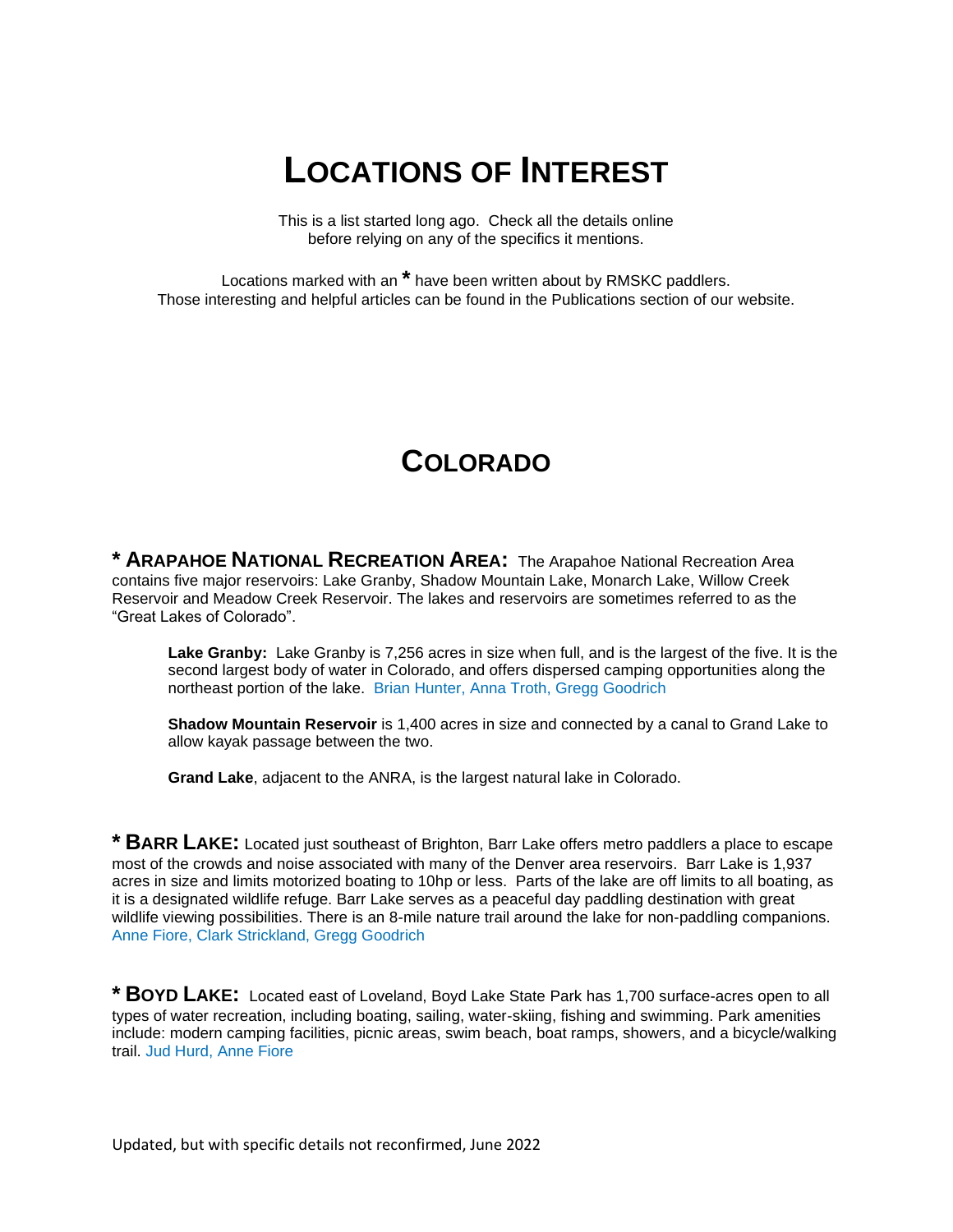**CARTER LAKE:** Three miles long and about one mile wide, this beautiful 1,100-acre reservoir is administered by Larimer County Open Space. Jim Dlouhy, Sandy Carlsen

**\* CHATFIELD RESERVOIR:** Chatfield Creek State Park has a reservoir in southwest Denver just out of the foothills with camping facilities, paddling areas (some out of the motorboats), and nice sandy beaches. Brian Hunter, Clark Strickland, Tim Fletcher, Sandy Carlsen

**\* CHERRY CREEK RESERVOIR** offers 880 surface acres reservoir in southeast Denver in a natural prairie environment. Camping is available. Brian Hunter, Clark Strickland, Sue Hughes

#### **COLORADO RIVER:**

**Cisco to Hittle Bottom** Is a spectacular Class I, 2-day trip through desert and canyons in Utah near Arches National Park. No permit required. Put-in is at Cisco landing, south of Cisco, Utah. First night is above the Dewey Bridge. Take out just short of the Class II rapids at Hittle Bottom.

**\* Dotsero to Bair Ranch** is a good beginner run with 3 small rapids for those with previous moving water experience. Put in is near the Dotsero exit on I-70, takeout at the Bair Ranch Rest Area. Brian Curtiss, Marsha Dougherty

**Glenwood Canyon: Grizzly Creek to Glenwood Springs**: Brian Curtiss, Gary McIntosh

**\* Fruita, Colorado to Westwater, Utah** offers spectacular kayaking through Horsethief and Ruby Canyons. This is a 30 mile; trip with Class I and class II water. A permit and campsite reservations are required to camp May through September. Anne Fiore, Gary Cage

**CURECANTI NATIONAL RECREATION AREA:** Located just west of Gunnison, this system of waterways actually consists of three reservoirs: Blue Mesa, Morrow Point, and Crystal Lakes.

**\* Blue Mesa** (9,000 acres) offers 96 miles of shoreline and is the largest body of water in Colorado. Paddlers can explore secluded canyons in various arms of the lake, and several boat-in campsites offer good places to camp. Jud Hurd, Julie Rekart, Marlene Pakish

**Morrow Point and Crystal Lakes**: Not as large as Blue Mesa, these two offer a completely different kind of kayaking experience. Lying deep within the Black Canyon of the Gunnison, they are limited to hand-carried craft, so there is a much greater chance for solitude. They are very narrow and have steep canyon walls rising up to 2,000 feet straight out of the water. Both of these lakes offer boat-in campsite. However, that unpredictable fluctuating dam releases from Morrow Point and Blue Mesa Dams can make paddling to the take-out spots difficult.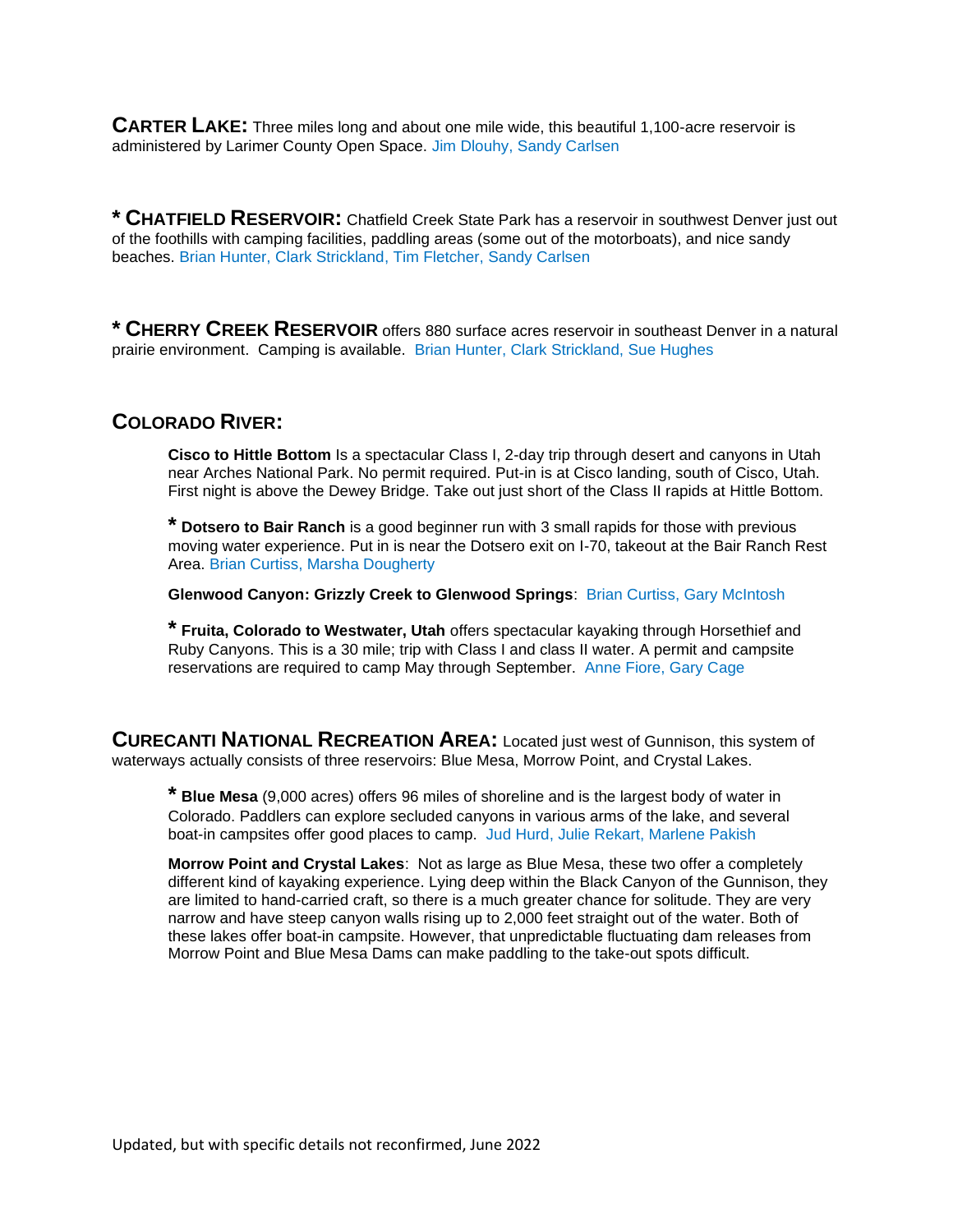**\* DILLON RESERVOIR:** Beautiful mountain backdrops and only a little over an hour away from Denver, this is a popular place to paddle. Sea kayaks can even rented on the Frisco side of the reservoir. Dillon Reservoir is 3,300 acres in size, and jet skiers and water skiers are not allowed on the lake. A favorite launch site is near the Heaton Bay day use area, and a short paddle from there will take you to an island oasis with its own sheltered cove—a great place on a sunny day to picnic and snooze in the sun. Stan White

**\* ELEVEN MILE RESERVOIR:** Eleven Mile Reservoir and State Park is located 38 miles west of Colorado Springs. Anne Fiore

**GREEN MOUNTAIN RESERVOIR** is located in north central Colorado, in the Lower Blue River Valley, approximately 70 miles west of Denver and 20 miles north of I-70 at exit 205 (Silverthorne).

**\* GROSS RESERVOIR:** Gross Reservoir lies in the foothills above of Boulder. There are changes planned for this reservoir; check to make sure it is still open to kayaking. David Hustvedt, Rich Webber, Sandy Carlsen

**GUNNISON RIVER:** From Delta to Grand Junction, this 28 mile stretch of river goes through Escalante and Dominguez Canyons. Hiking opportunities reveal petroglyphs, waterfalls, and swimming holes. The water is rated Class I-II, but is almost entirely Class I.

**\* HORSETOOTH RESERVOIR:** Located in the foothills west of Fort Collins, Horsetooth Reservoir is one of the largest paddling locations in the Front Range. There is a daily car/boat fee but if you are willing to walk a bit, it can also be accessed from Lory State Park. Jud Hurd

**\* JACKSON RESERVOIR**: This 2,700 acre lake is located about 70 miles northeast of Denver. Jud Hurd, Anne Fiore

**\* JOHN MARTIN RESERVOIR**: Sometimes called a sapphire on the plains, John Martin is a peaceful paradise in which people play, birds flock and wildlife roams. The park is close to historic landmarks, yet remote enough to attract year-round nature and recreation lovers to stay and explore. Jud Hurd

**LAGERMAN RESERVOIR**: On the plains southwest of Longmont is Lagerman Reservoir, a nice before or after work paddling destination. This man-made reservoir has a seasonal osprey nest, wetlands, and a picnic site and restroom; it is also free! Anne Fiore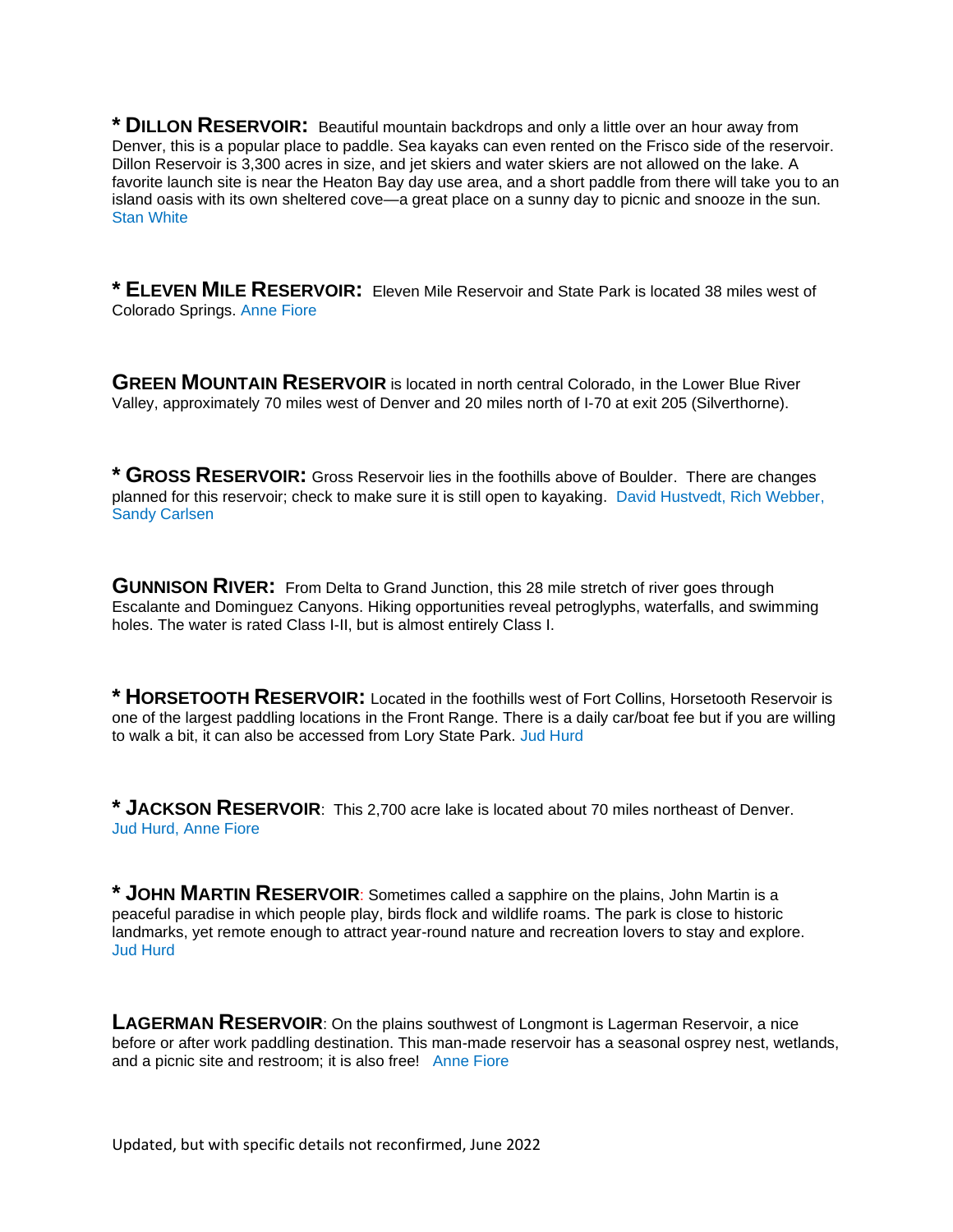**LAKE ESTES:** Lake Estes spreads across 185 surface acres to the east of downtown Estes Park. Here, at the Lake Estes Marina, visitors can rent canoes, lake kayaks, motorized fishing boats, pontoon boats and paddle boats from roughly May 1 to the middle of September (depending on the weather). Once on the water, the views offer a unique perspective of the surrounding mountains and landscape. Bring a picnic to enjoy on shore or in the boat, or fish, read, paddle or simply relax. Explore inlets as the sun warms your back; you'll feel a million miles away from civilization even though you're in the heart of it.

**LON HAGLER RESERVOIR:** At 300 acres, Lon Hagler Reservoir is located in the Lon Hagler SWA. To get there from Loveland, go west on 14th St., SW to County Road 21, then 3/4 miles south (left) to County Road 16E ,then 1 1/2 miles west (left) to the entrance. From the town of Campion, go 3 1/4 miles west on County Road 14, then 1 1/2 miles north (right) on County Road 21 then 1 1/2 miles west (left) to the entrance.

**\* LONETREE RESERVOIR:** At 476 acres, Lonetree Reservoir is located in the Lonetree SWA. To get there from Berthoud, go north on HWY 287 approximately 2 1/2 miles to Campion, turn west (left) on County Road 14 to County Road 21 (Lone tree Drive) and then one mile south (left) to the entrance. *As of early 2018, the Wildlife Area no longer controls the surface rights of this reservoir; verify if paddling is permitted before you go.* Anne Fiore, Sue Hughes

**\* MCINTOSH LAKE:** Lake McIntosh is on the northwest side of Longmont. Only carry-on, nonmotorized boats are allowed. It is a great place for observing birds and a favorite RMSKC destination. There are two boat ramps, one on the north and another on the south side. There is a restroom at the north side ramp which is only open in the summer. It is free and open to the public as long as there is no ice on the water. Sue Hughes, Anne Fiore

**MCPHEE RESERVOIR:** Just outside of Dolores, this 4,470 acre reservoir is approximately nine miles long with several side inlets. High speed boating is restricted to the main channel. The Beaver Creek inlet is almost eight miles in length and looks like it offers peaceful paddling.

**\* NAVAJO RESERVOIR:** Located near Arboles, on the southwest border of Colorado, most of this reservoir actually lies in New Mexico. It is 15,600 acres in size, is 35 miles long, and lies in a sparsely populated area. It is larger than any body of water in Colorado. Jud Hurd

**\* NORTH STERLING RESERVOIR:** North Sterling Reservoir is a boater's paradise with 3,000 acres of pristine waters to explore and two boat ramps. Although winds are often an issue, paddlers discover that this large reservoir has miles of wide-open space to enjoy. Jud Hurd, Anne Fiore

**\* PUEBLO RESERVOIR:** At Lake Pueblo State Park, Pueblo Reservoir provides over 4,600 surface acres of water, 60 miles of shoreline and almost 10,000 acres of land. Jud Hurd, Anne Fiore, Jay Bailey, Chris Davenport, Jay Gingrich, Jane Lewis

Updated, but with specific details not reconfirmed, June 2022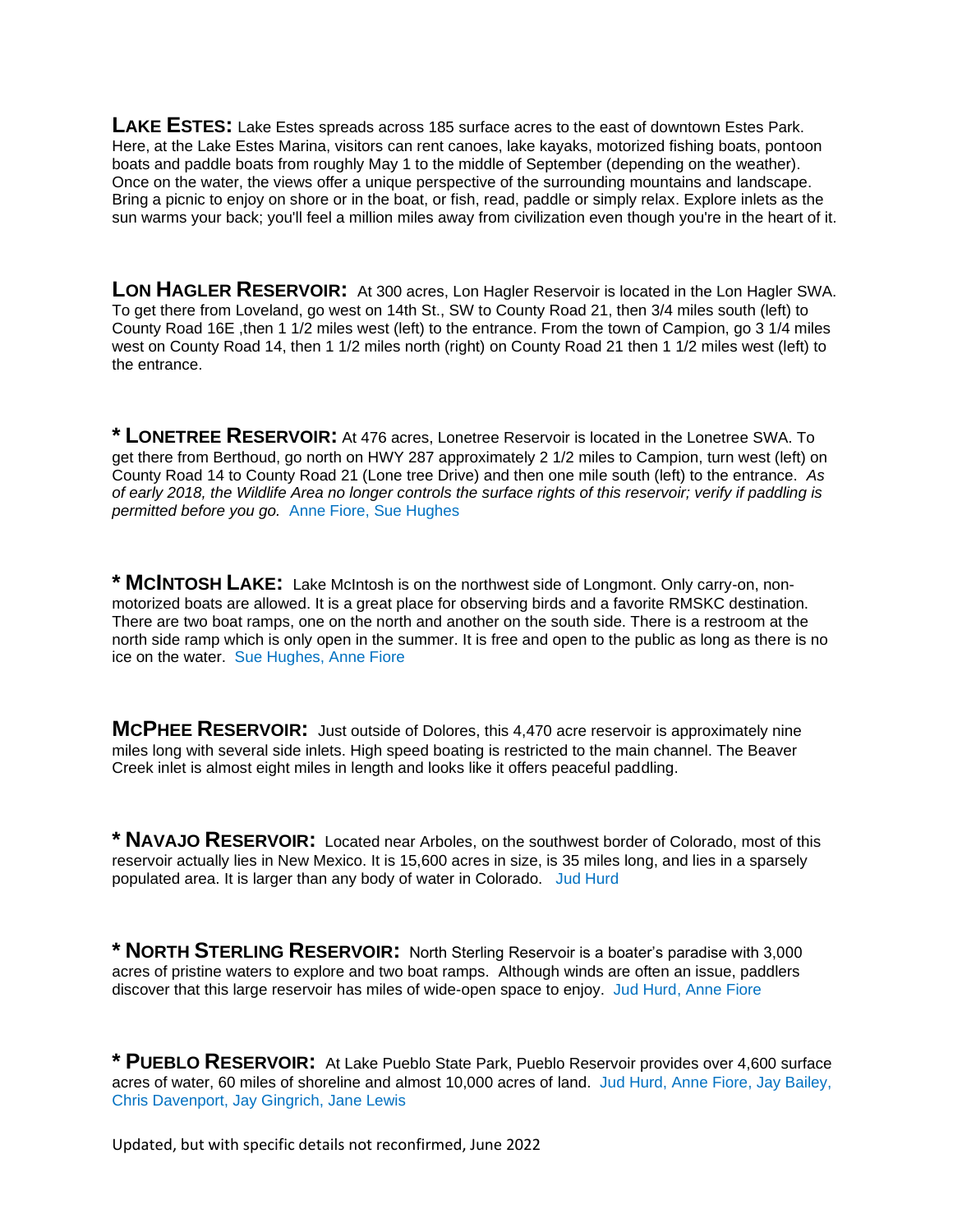**RAMPART RESERVOIR:** The area is located 4.2 miles east of Woodland Park on Rampart Range Road, FDR 300.

**RUEDI RESERVOIR:** Ruedi Reservoir is on the Fryingpan River about 15 miles east of Basalt, Colorado and has a crest length of 1,042 feet.

**\* SOUTH PLATTE RIVER:** Starting in the Rockies, this river flows through Denver and then heads off to join the North Platte in the northeastern corner of the state. Once it reaches the plains, the flow is quite slow and placid. The river flows though industrial areas of Denver and then transitions to a more agricultural setting. From the put-in at Veteran's Park in Brighton to the take-out at the ball fields in Ft. Lupton, previous moving water experience is recommended and there is one portage. The run from Evans to Kersey is more relaxed though it has two portages. The sections from Kersey to Kuner is a good first-time experience for moving water. Anne Fiore

**\* STEAMBOAT LAKE:** Located near Steamboat, Hahn's Peak offers a stunning background to boating at Steamboat Lake State Park. Anna Troth

**\* TWIN LAKES:** Twin Lakes (about 1,500 acres) is located near Leadville, CO at about 9,500' in elevation. Jay Gingrich, Jane Lewis

**\* TURQUOISE LAKE:** Turquoise Lake (about 3,000 acres) is located near Leadville, CO at about 9,500' in elevation

**\* UNION RESERVOIR:** Union Reservoir is a 736 acre lake that is open to fishing, swimming, dog training, wake-less boating, camping, windsurfing and picnicking. Originally called Calkins Lake, the reservoir was carved out during the last glacial age and is one of only a few natural lakes in Colorado. In 1903, the Union Ditch Company began drilling a tunnel to release water into the St Vrain River, which according to Colorado water law, made Union a reservoir. It is located east of Longmont approximately seven miles west of I-25. It is open for boating from March to early November. Jud Hurd, Anne Fiore, Sue Hughes

**\* UNION CHUTES:** "Union Chutes" is a portion of very active water within the Denver city limits ideal for practicing river paddling skills.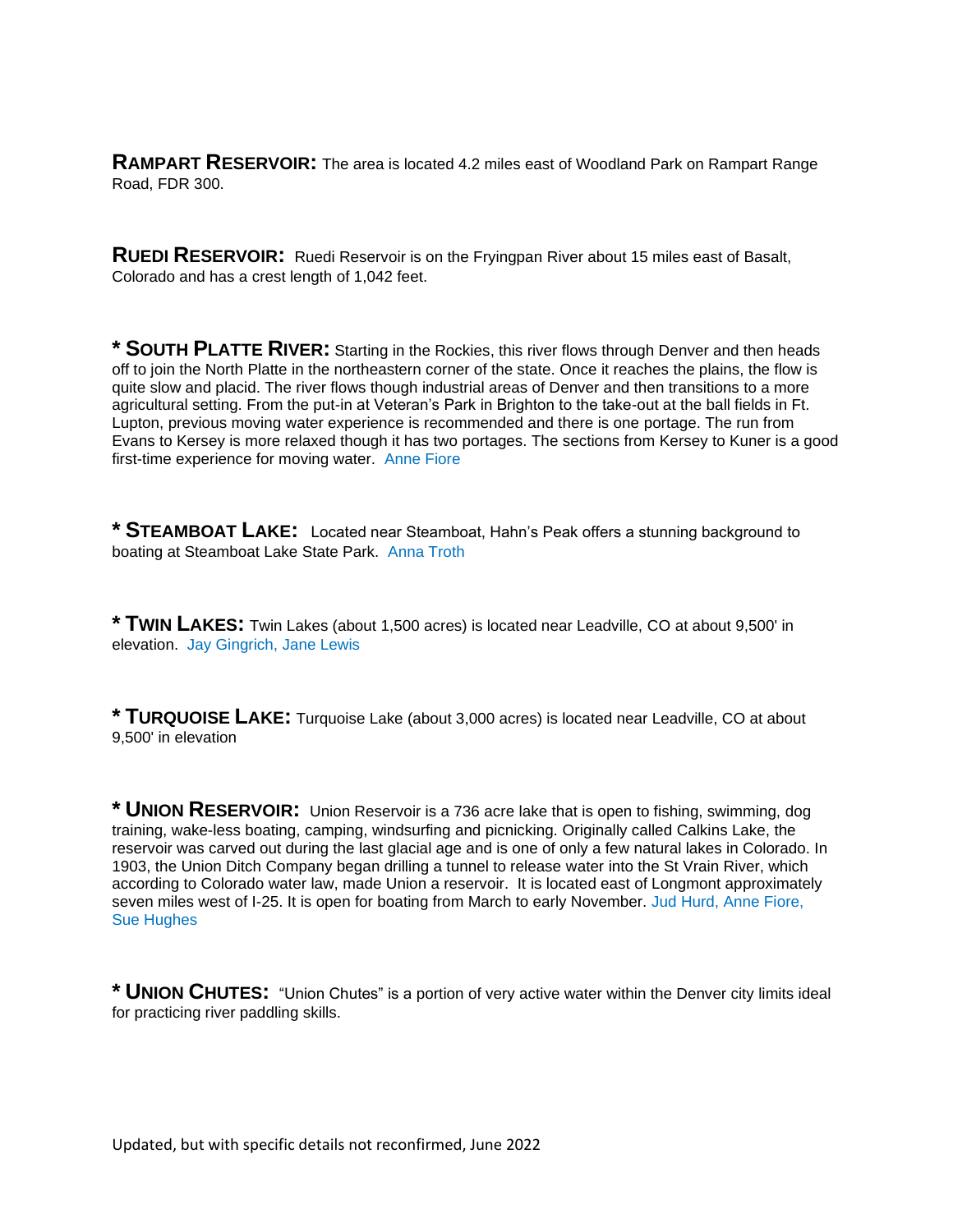**WHITE RIVER:** Starting from near Meeker, you can select various trip lengths ranging up to almost 100 miles in length that will lead you to the confluence with the Green River, near Ouray, Utah. The river is rated Class I-II. Meadows, ranch land, canyons, and even a few arches can be seen in various stretches. One particularly popular hike from the river goes to Goblin City, so named because of the intriguing rock formations.

**YAMPA RIVER:** Between Craig and Juniper Hot Springs is a 38 mile trip with easy Class I water meandering through ranch land and canyons.

# **ALASKA**

**\* GLACIER BAY:** Covering 3.3 million acres of rugged mountains, dynamic glaciers, temperate rainforest, wild coastlines, and deep sheltered fjords, Glacier Bay National Park is a highlight of Alaska's Inside Passage and part of a 25-million acre World Heritage Site – one of the world's largest international protected areas. From summit to sea, Glacier Bay offers limitless opportunities for adventure and inspiration. David Hustvedt, Jud Hurd

**\* OTHER LOCATIONS IN ALASKA:** It's a huge state with lots of cold water paddling. Dave Hustvedt, Jud Hurd, Marsha Dougherty

# **FLORIDA**

**\* 10,000 ISLANDS IN EVERGLADES NATIONAL PARK:** Miles of choices with sugar-white sand beaches. Jud Hurd

**\* OTHER LOCATIONS IN FLORIDA:** See articles written by members from years past in the "Earlier Publications" section on our website.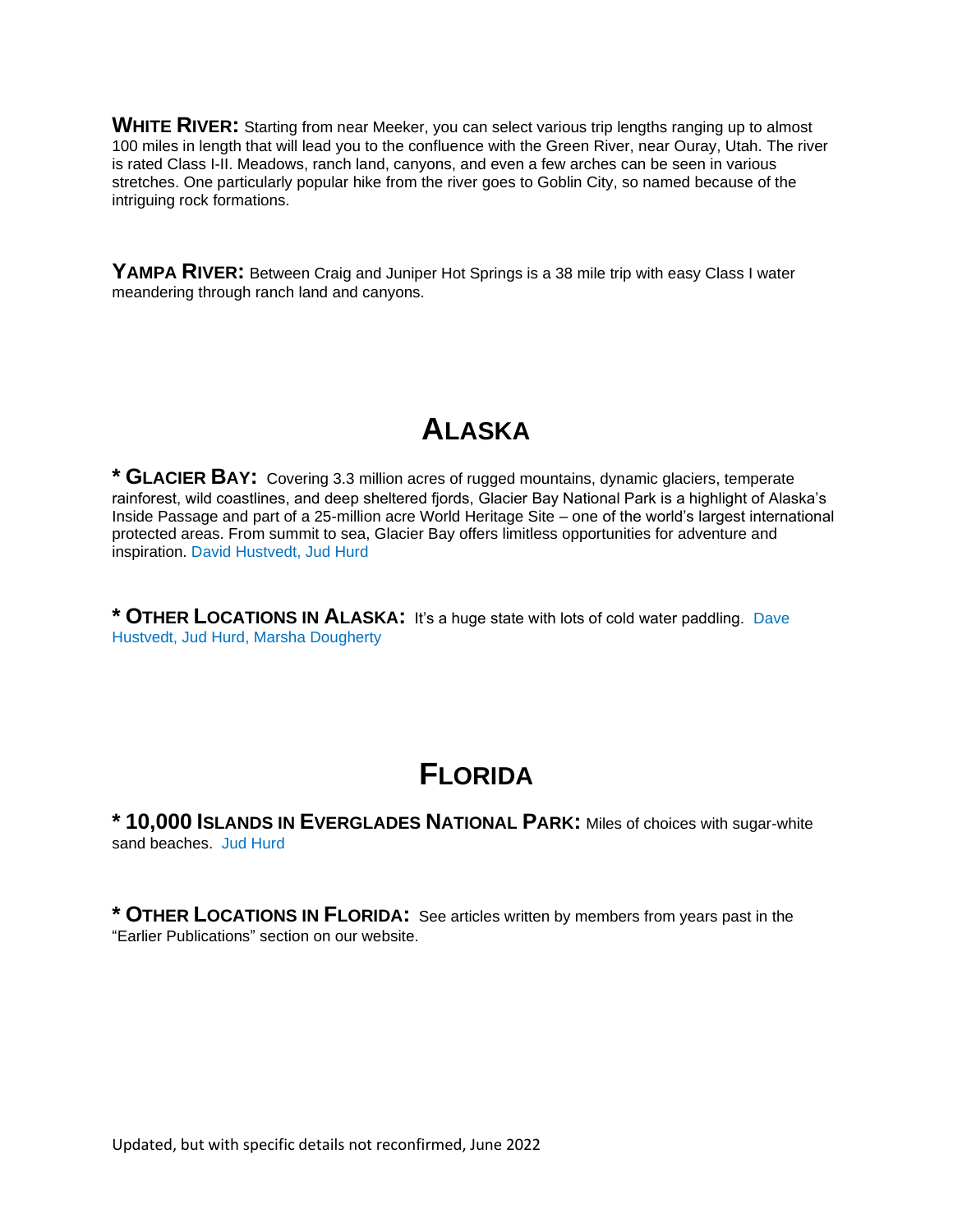## **MAINE**

**\* COASTAL PADDLING:** Miles of choices with islands to explore and lobster to enjoy. Clark Strickland, Matt Lutkus, Jud Hurd

### **MONTANA**

#### **\* MISSOURI BREAKS SECTION OF THE MISSOURI RIVER:** Anne Fiore

# **NEBRASKA**

**DISMAL RIVER:** Brian Curtiss

**\* LAKE MCCONAUGHY:** At twenty-two miles long, 35,000 acres, and with 105 miles of shoreline, this is Nebraska's biggest reservoir. This lake lies eight miles northeast of Ogallala in southwestern Nebraska. In the past it was a popular annual trip with the sea kayak club. Clark Strickland

**\* MERRITT RESERVOIR:** Merritt Reservoir is on the Snake River 14 miles upstream from the confluence of the Snake and Niobrara Rivers. Recreation is managed by Nebraska Game and Parks. The reservoir has 2,906 water surface acres, and 44 miles of shoreline. Clark Strickland, Andy McKenna

**\* NIOBRARA RIVER:** Seventy miles of this river has been designated by Congress as a National Scenic River. It slices through the Nebraska Sandhills, and has been referred to as "the prettiest prairie river in the United States". Several put-ins and take-outs are available but the most popular run starts just outside Valentine and runs 25 miles to Rocky Ford. There is one Class II rapid at Rocky Ford, and the rest of the river has no white water at all. Anne Fiore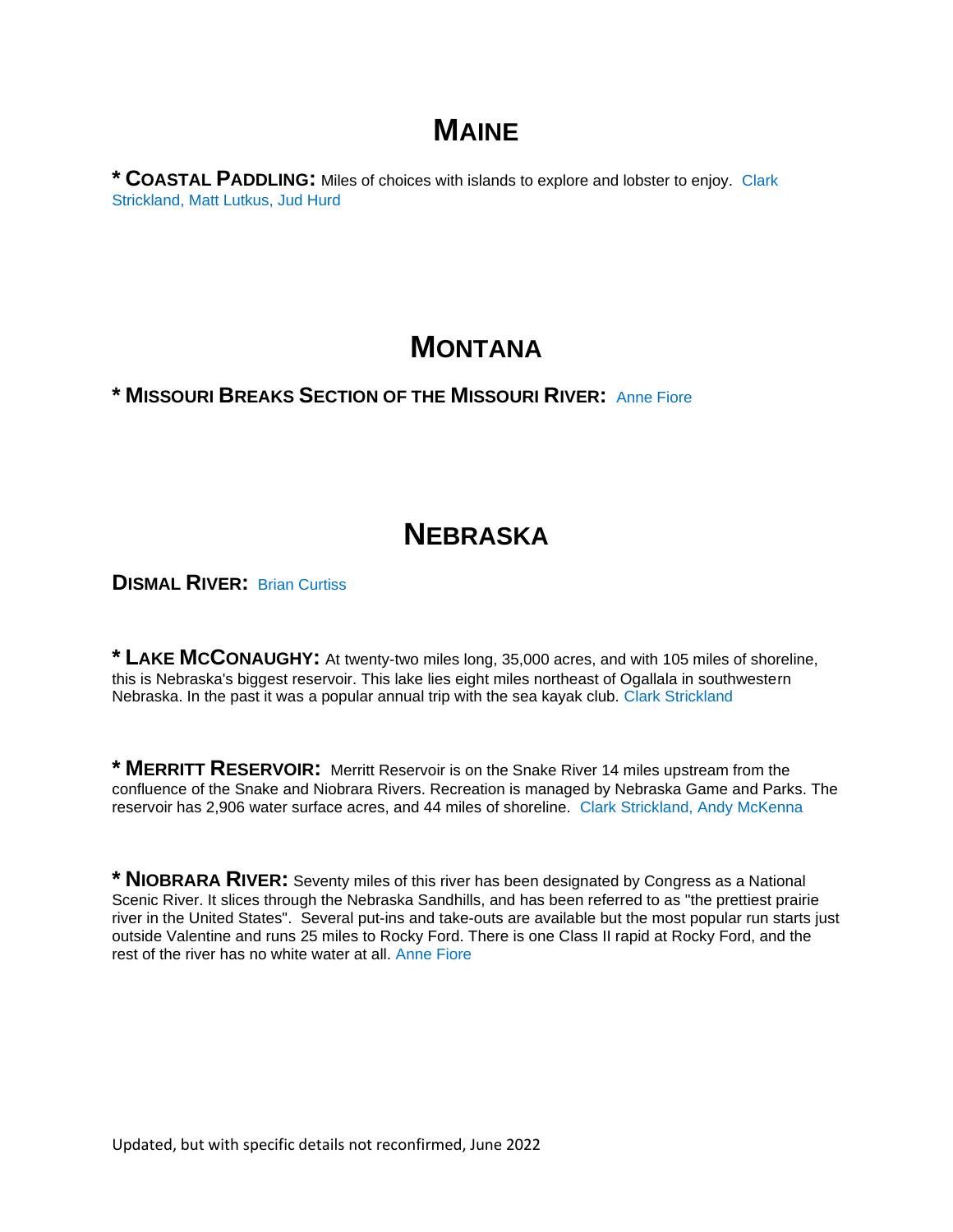# **NEVADA**

**\* LAKE MEAD:** Lake Mead is a lake on the Colorado River, about 24 miles southeast of the city of Las Vegas, Nevada, in the states of Nevada and Arizona. It is the largest reservoir in the United States in terms of water capacity. Jud Hurd

### **NEW MEXICO**

**\* FT. SUMNER LAKE:** Desert reservoir paddling. Marsha Dougherty

# **NORTH CAROLINA**

**CEDAR POINT:** Coastal paddling through salt marshes with modest tidal influences or practice with rougher waves and surf landing. Brian Curtiss

## **TEXAS**

**\*SOUTH PADRE ISLAND:** Lots to explore with friends and a local guide. Jud Hurd

# **UTAH**

**\*COLORADO RIVER:** The section from Moab to the confluence with the Green is similar to the Green River description below. Being brought back to the put-in by jet boat is part of the adventure. Tim **Fletcher** 

Updated, but with specific details not reconfirmed, June 2022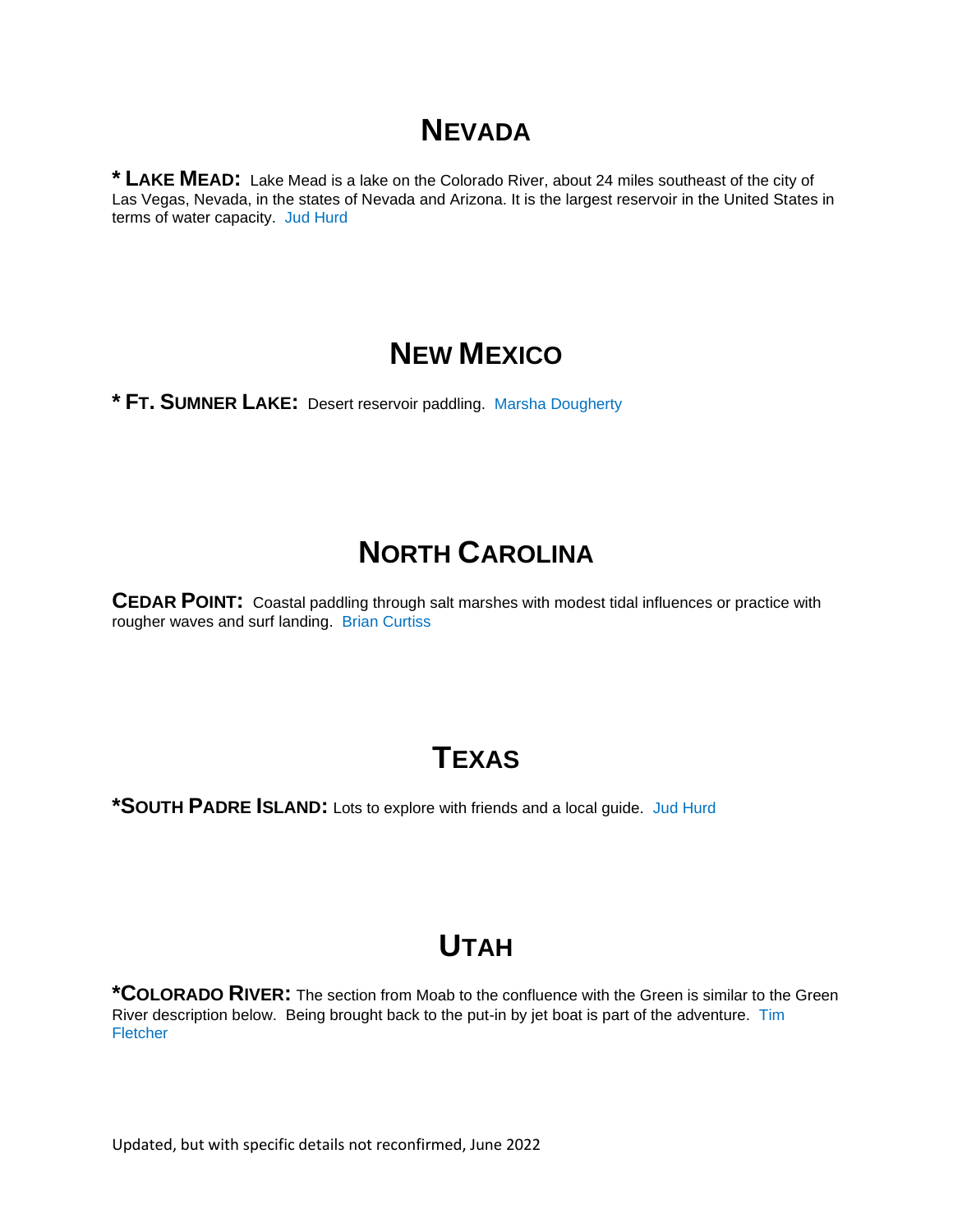**\*GREEN RIVER:** From the town of Green River to the confluence with the Colorado River 120 miles downriver, the Green snakes its way through red sandstone canyons, with 70 miles of its path going through Canyonlands National Park. This is one of the classic flat water trips in the West. It is all Class I water, with several put-in and take-out possibilities to accommodate different lengths. Tim Fletcher

**\* RED FLEET RESERVOIR:** Located ten miles from Vernal, Utah, in the northeast corner of the state, the park has dinosaur tracks and interpretation trails for kids and adults. Brian Hunter

**\* SAN JUAN RIVER:** This is another great trip running through canyons, with some of the most dramatic canyon backdrops the West has to offer. A great trip is a 57 mile adventure from Mexican Hat to Clay Hills Crossing. The water is Class I-II.

**\* LAKE POWELL:** The premier reservoir in the entire western United States, Lake Powell is 140 miles long, with over 100 side canyons. Lake Powell has more shoreline (over 1,900 miles) than does all of California, Oregon, and Washington combined. RMSKC members have enjoyed paddling from a houseboat rented with friends or on self-supported camping trips. Sue Hughes, Jud Hurd, Anne Fiore, Gary Cage, Marsha Dougherty, Dave Hustvedt

## **WASHINGTON**

**\* SAN JUAN ISLANDS:** Fabulous Pacific Northwest scenery, and technical ocean paddling with tides and fearsome currents which need to be researched and prepared for carefully. Jud Hurd, Stan White, Ted Wang

## **WISCONSIN**

**\* APOSTLE ISLANDS:** Cold water paddling with big-water considerations and lots to see. Jud Hurd, Clark Strickland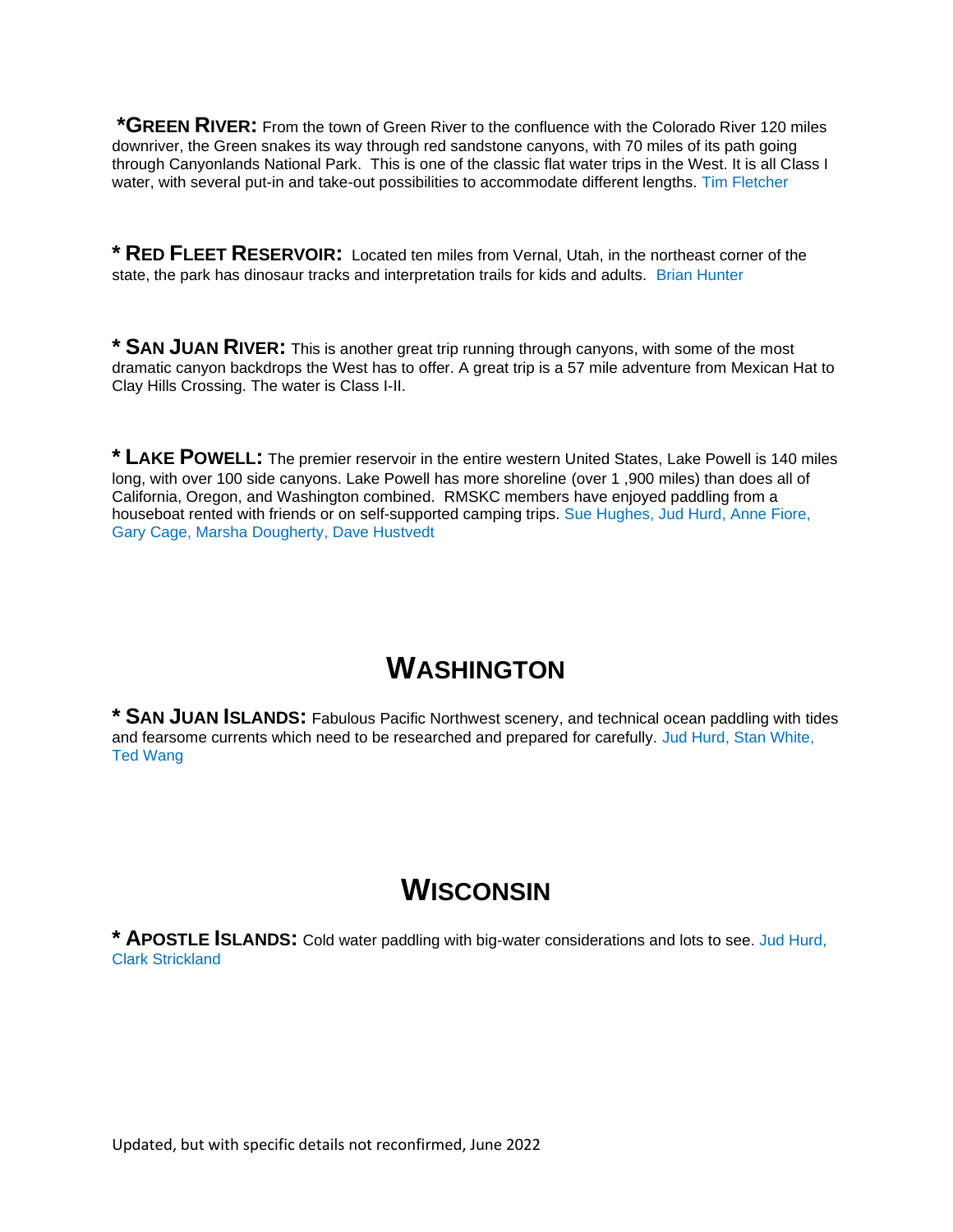## **WYOMING**

**\* NORTH PLATTE RIVER:** From Saratoga to Glendo State Park, the North Platte flows 195 miles lazily through ranch land, bluffs, and open meadows. Several different trips of varying lengths are possible, and the water is rated mostly Class I. Two runs of note that the club has done are Saratoga to I-80 and Glendo to Guernsey.

**\* FLAMING GORGE RESERVOIR:** This twisting reservoir is 91 miles long, and lies in both Wyoming and Utah. Some people feel the best paddling lies in the southern part of the reservoir, with strong winds possible in the northern section. It takes its name from the beautiful red sandstone gorge it flows through. Jud Hurd, Anne Fiore, Gary Cage

**\* GLENDO RESERVOIR:** This body of water covers 12,500 acres and has 78 miles of shoreline. On the east side of the reservoir is a series of sand dunes. The hills on either side of the reservoir are studded with pines and rock outcroppings.

#### **\* GRAND TETON NATIONAL PARK:**

**\*Jackson Lake:** 17 miles long and up to 9 miles wide, Jackson Lake lies in the heart of Grand Teton National Park. Breathtaking mountain views abound, and wildlife is plentiful and varied. Backcountry campsites are well spaced, and each contains a fire ring and a bear-proof storage box. Reservations and a Wyoming invasive species sticker are required. Sue Hughes

**\*Jenny Lake, Leigh Lake, String Lake**: Other small lakes within Grand Teton National Park

**\*Snake River** from below the Jackson Lake Dam: The river winds through the Oxbow section of switchbacks for about ten miles. Tim Fletcher, Marsha Dougherty

**\* GUERNSEY RESERVOIR:** Guernsey State Park is home to Guernsey Reservoir located on the North Platte River. Approaching the park from the east, high bluffs surrounding the park offer the first hint of the mountains to come. The bluffs block the wind from the park area. There is a fine collection of historic 1930s Civilian Conservation Corps buildings. Anne Fiore, Gary Cage

**\* LEWIS AND SHOSHONE LAKES, YELLOWSTONE NP** Julie Rekart, Marlene Pakish, Jud Hurd, Tim Fletcher